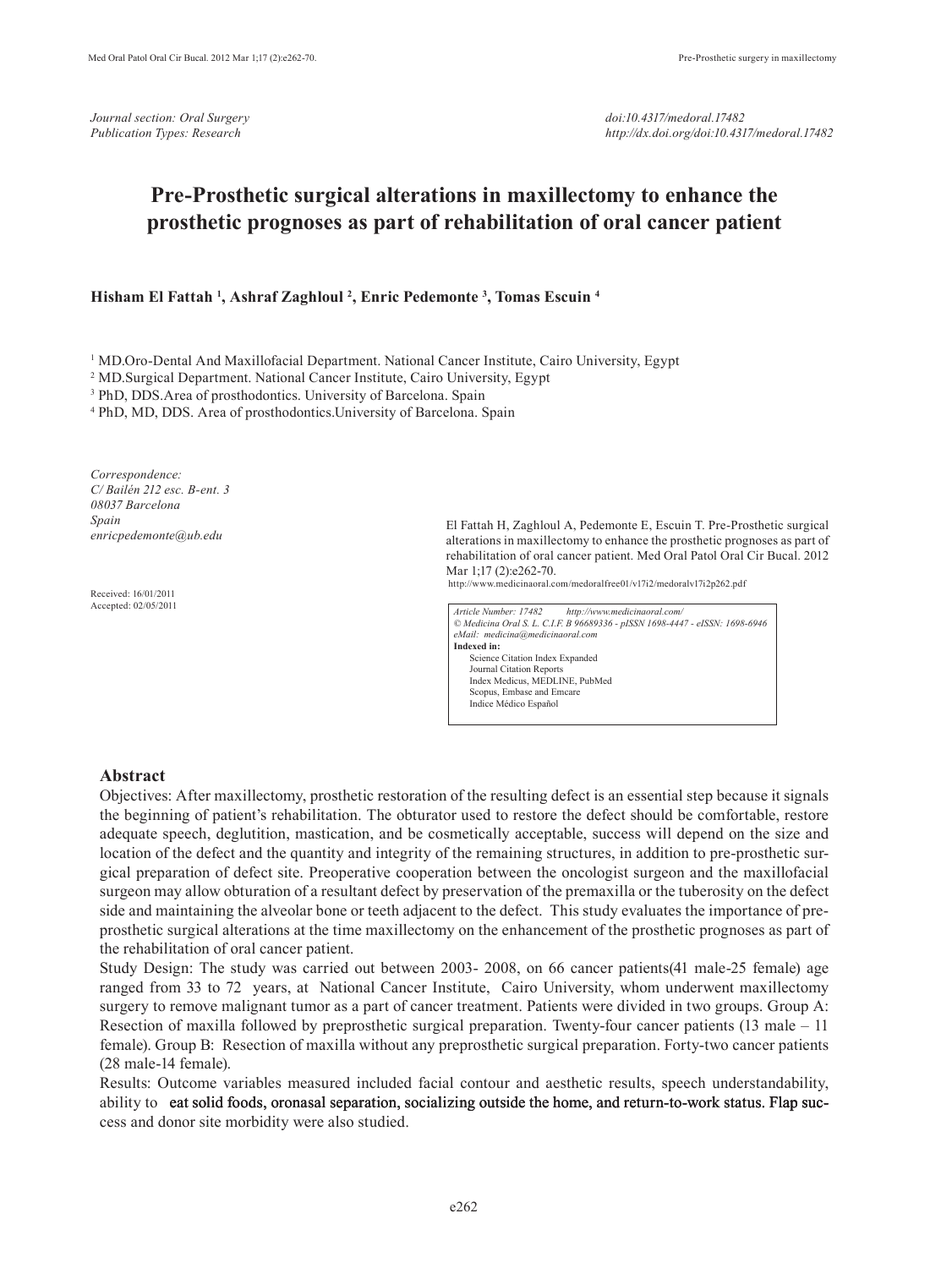Conclusions: To improve the prosthetic restoration of maxillary defect resulting maxillary resection as part treatment of maxillofacial tumor depends on the close cooperation between prosthodontist and surgeon, by combination of preprosthetic surgery during maxillectomy and prosthodontic technique.

*Key words: Maxillectomy, pre-prosthetic surgery, quality of life, oral cancer.*

# **Introduction**

In the past 25 years, Head and neck Surgery has subjected to rapid progression in surgical technique and technology that has led to respectability of larger and more extensive cancers tumors of the head and neck region and led to a larger number of patients with extensive post- surgical defects and subsequent physiological consequences that, without the field of maxillofacial rehabilitation, would lead to decreased patient satisfaction and poorer post-operative outcomes. Curing the cancer should not be allowed to obscure the importance of the quality of the patient's life. Success depends upon both the judgment and skill of the therapist, and the posttreatment anatomic, physiologic, and psychological makeup of the patient. Treatment of the patient with cancers of the maxilla and hard palate is complex and results in significant functional and aesthetic sequelae (1,2). These may include collapse of cheek and infraorbital soft tissues, loss of hemi palate and oral phase of deglutition, difficulty with articulation and orbital complications (3).

This paper highlights the salient principles and discusses the different types of pre-prosthetic surgery after following maxillectomy that may be indicated for the management of maxillary defect resulting from maxillectomy as part of cancer treatment.

Now a day the debate about prosthetic obturation and surgical reconstruction of maxillary defects has never stopped. Recently multiple surgical approaches have been advocated to address some of the problems associated with traditional reconstructive approaches. Free flaps including rectus abdominus, radial forearm, lateral arm, fibula, iliac crest, and scapula have been used to reconstruct the maxilla and defects following maxillectomy and in many centers are considered the standard of care for primary reconstruction (1). These approaches successfully obliterate the maxilla and most often the orbital spaces. They close the palatal defect and can provide repair to the facial skin. This approach, however, is limited by difficulty in controlling certain aspects of facial contour, soft tissue prolapse, poor facial skin color match, and loss of direct tumor surveillance (4-7). Chandra et al. (8) and many researchers (9) reported the majority of maxillary defects can be ideally reconstructed with a simple obturator to restore oral functions and cosmetics following surgery because placement of larger obliterative flaps does not negatively impact on the ability to recognize tumor recurrence. Additionally surgical restoration of large defects is technically difficult and requires multiple procedures and hospitalizations, which may be further complicated if radiotherapy has been performed (10). To stabilize prosthetic restoration of large palatal defects, the surgeon must supplement bone to increase the area of the palatal arch. This can be achieved by the addition of vascularized or nonvascularized bone into which osseointegrated implants can be placed and a stable fulcrum line reestablished or by engaging tissue undercuts (11,12). Furthermore, restorations of abutment teeth used to retain an intraoral maxillofacial prosthesis must be sound and noncarious (1, 13-15). The unfavorable forces are a particular problem in the edentulous patient or in previously irradiated patients whose teeth are absent or poorly suited to withstand the stresses of a clasp.

 As the maxillectomy patient requires maximal distribution of forces, the cheek will be an area of contact with the obturator. The thick squamous epithelium of a split-thickness skin graft will resist the wear and tear applied by the obturator. Genden et al. (16), illustrated that soft tissue flaps are effective for relining the oral cavity and separating the oral and nasal cavities. However, placement of a soft tissue flap obliterates the maxillectomy cavity and eliminates the retentive properties of the mucocutaneous scar band and the medial palatal shelf, thereby adversely affecting the prognosis for a stable tissue-borne dental prosthesis. Furthermore, the absence of bone will prevent the placement of osseointegrated implants.

Many authors describe the importance of preserving premaxillary segment by the fact that the residual premaxillary segment generally provides adequate volume and density of bone for the placement of implants (17,18). Alternative sites include posterior alveolar ridge, maxillary tuberosity, and the zygoma. The combination of zygomatic and standard endosseous implants have also been reported as an alternative option to reconstruct patients after extensive resection of the maxilla (19).

Removing the inferior turbinate, the prosthesis can be contoured to fit into the nasal cavity. This vertical height will resist the rotational forces applied during mastication. In addition, by adding the nasal cavity, a larger surface of bone will be utililized to distribute force during mastication.

The coronoid process removal can be considered as another surgical modification to prevent displacement of obturator or causing mucosal irritation. In resections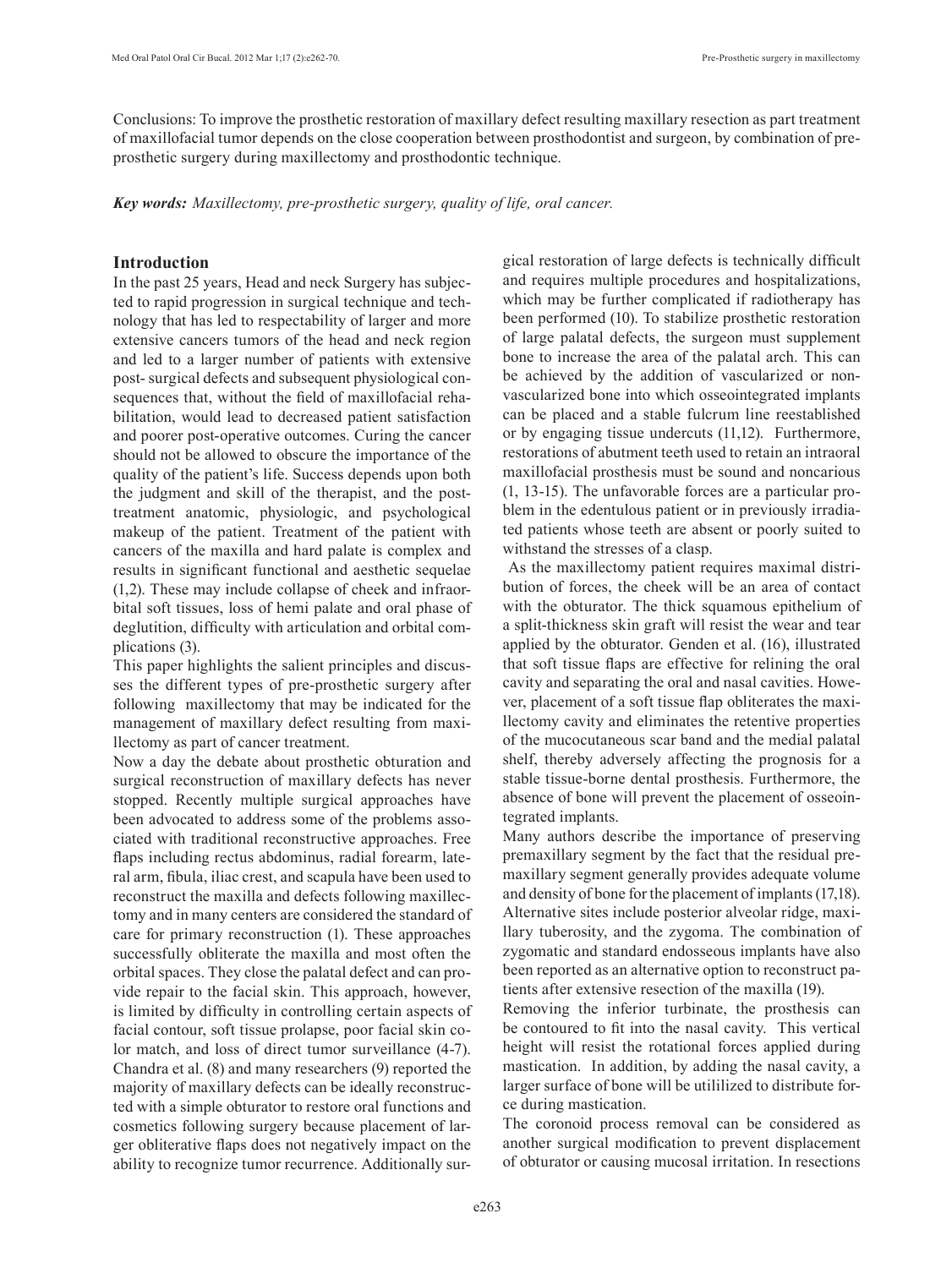that extend posterior into the soft palate it may be advisable to remove the coronoid process. Otherwise, as the mandible moves downward and forward the coronoid process may displace the distolateral aspect of the obturator resulting in mucosal irritation. Postoperative pain and limitation of mandibular movements is observed in cases wen coronoid process is preserved (not removed) (11).

If more than a small area of the floor of the orbit is resected, it should be repaired to prevent enophthalmos. Epiphoria is uncommon; when it occurs, it is related to scarring of the nasolacrimal duct or due to traumatic blockage of lymphatic drainage of the area (20).

# **Material and Methods**

This study was carried out on 66 patients whom were treated at National Cancer Institute, Cairo University between 2003-2008 whom under went immediate prosthetic reconstruction after maxillectomy surgery to remove malignant tumor as apart of cancer treatment.

 Patients were divided into groups according to preprosthetic surgical preparation before prosthetic restoration: Group A: Resection of maxilla followed by preprosthetic surgical preparation. Twenty-four cancer patients (13 male, 11 female). Group B: Resection of maxilla without any pre-prosthetic surgical preparation. Forty-two cancer patients (28 male, 14 female).

Patients with tumor extended to glob or skull base and who received radiotherapy before surgery were excluded from this study. Patients were followed up for period ranging 18-30 months.

## *Pre-surgical Procedure, for both groups:*

Complete head and neck clinical exam was performed, with an assessment of overall facial symmetry and ta king photographs for each patient to document changes and assess the response of the lesion to treatment. Ophthalmic examination was performed on the patients to check the range of extra-ocular motion, visual acuity, pupillary response, and signs of globe displacement. The nasal mucosal lining or fullness in the lateral or superior nasal cavity wall was also carefully assessed. Neck examination was performed to detect palpable lymph node metastases.

Pre-surgical dental and oral exam was done to determine number, location and integrity of the remaining teeth, the status of the dentition in the opposing arch and the size and arch form of the maxilla. Diagnostic casts of both arches were made. If time was available, the restoration of carious lesions, extraction of hopeless and prosthetically useless teeth and establishment of good periodontal status and oral hygiene procedures were done pre-prosthetically. Mandibular excursion was assessed for trismus and any possible sign of pterygoid musculature invasion.

General anesthesia with muscle relaxation was used

for all types of maxillectomy. Either orotracheal or nasotracheal intubation were selected depending on the surgical approach. In some cases skin incisions were marked before the endotracheal tube is taped in place to avoid distortion of facial structures and skin lines. The patient was put in supine position in a 20° reverse. The eyes were protected carefully. Preoperative antibiotics were prescribed and continued until nasal packing was removed postoperatively.

## *Surgical Approach, for both groups:*

The choice of surgical approach was determined by the location, size, type, and aggressiveness of the tumor, the extent of the planned resection and by the preferences of the patient and the surgeon. Lesions usually were accessed via facial approach in conjunction with the transoral approach. If the lesion was located primarily anteriorly, maxillectomy were accomplished transorally without splitting of the lip. If there was any difficulty with exposure and resection or if the lesion was located laterally or far posteriorly, extraoral approach (Weber-Ferguson approach) was adopted to allow better access to the tumor. Complete exposure of maxilla was obtained through splitting the lip, extending the incision around the nose up to the orbit and along the eyelid. The mucosal incisions were outlined to give 5 to 10 mm margin around the tumor depending on the histopathology observed in the biopsy. These incisions were made through the periosteum. The periosteum was elevated to expose sufficient bone to permit cutting with osteotome and /or Giggly saw ( Fig. 1).

*Standard Resection, for both groups:*

The cut along infraorbital rim and superior anterior maxillary wall was made with a high-speed oscillating saw with a fine blade. The level at which this superior cut was made is determined by the extent of the resection. The line of transection was continued through the nasal process of the maxilla medially and downward through the piriform aperture. Laterally, the cut extends to the zygomatic process of the maxilla and around the posterolateral aspect of the sinus.

The line of transaction in the maxillary alveolus can run between two teeth if a suitable gap is evident, otherwise the tooth was extracted and the cut was made through the extraction site. Osteotome was used to cut horizontally through lateral nasal wall inferiorly at level of nasal floor (inferior meatus).

The hard palate was cut with a power saw. Once all the bone cuts are complete, an osteotome was used to connect them. Bleeding was controlled with large lap packs initially, then with bipolar cautery and figure-of-eight suture ligatures through pterygoid muscles. Bleeding from the internal maxillary artery was controlled by ligatures or legating clips.

A variable number of implants (in case of request) were inserted, after tumor surgery and before insertion of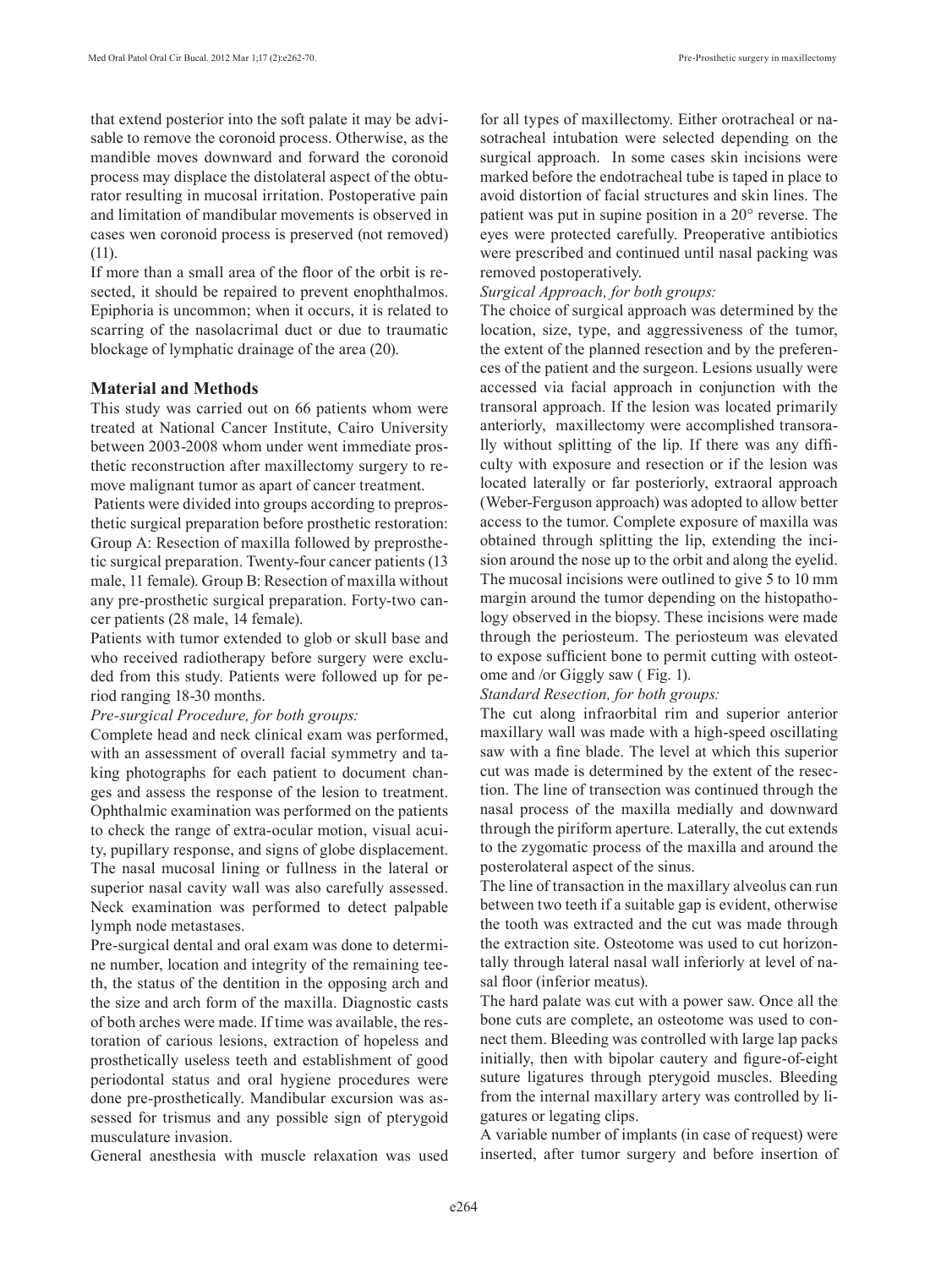

**Fig. 1.** All sharp spicules of bone were debrided. The flap of hard palate mucosa is brought up over the cut bony edge of the palate. Exposed inferior turbinate is removed.



**Fig. 3.**Coronoidectomy was performed.



**Fig. 2.** A split thickness skin graft was applied under the soft tissue flap to line the surgically produced cavity especially the check row area.

immediate surgical obturation, to be used later as anchorage for prosthesis.

Three obturators were delivered for the all over the period of treatment and rehabilitation. Obturators include three classes: surgical obturator (placed at the time of surgery); an interim surgical obturator (fabricated to aid in the healing of tissues during the recovery period 2-3 weeks after surgery) and after three months, a definitive obturator.

All surgical specimens were sent for histopathological examination to assess the tumor free resection margins and also to confirm the preoperative histological diagnosis.

*Alternative Surgical Procedures (Pre- prosthetic surgical procedure), only for group A:* 

• The horizontal incision of Weber Ferguson incision (from the lower eye led to the outer acanthus) was made 2mm close to the eye lash. An incision was made in the gingivobuccal sulcus and the mucosa of the hard palate maintaining adequate margin and using monopolar electrocautery. Incisions were made circumferentially through all the soft tissues up to the anterior wall of the maxilla and the hard palate. The infraorbital nerve was preserved if not affected with the disease process. An attempt was made to retain as much as possible of the hard palate consistent with adequate tumor free margin (Fig. 1).

• The cut of hard palate mucosa was made lateral to the planned cuts in the hard palate bone to create a mucosal flap, which was used to cover the cut bony edge of the hard palate, held in place with several Vicryl sutures. All sharp spicules of bone were debrided (Fig. 1).

• A split-thickness skin graft, 0.014 to 0.016 in. thick, was harvested from the anterolateral thigh and used to reline the raw buccal mucosa area. The graft was sutured to the cut edge of the buccal mucosa with 4-0 chromic catgut. Xeroform and strip gauze coated with antibiotic ointment were gently packed into the defect to secure the skin graft. The previously fabricated dental obturator was wired to the remaining teeth to hold the packing in place (Fig. 2).

• Removal of any exposed inferior turbinate, regardless of oncologic necessity. Prohibits the potential for subsequent inferior turbinate edema and descent into the oral cavity.

• If any teeth may be extracted to allow bone cuts through tooth sockets, adjacent teeth were preserved. If the mucosa covering maxillary antrum was not diseased, it was not removed.

• The premaxillary anatomy was preserved if the preservation did not compromise the oncologic objective to provide greater prosthetic support and stability.

• Coronoidectomy was performed in the operated side (Fig. 3).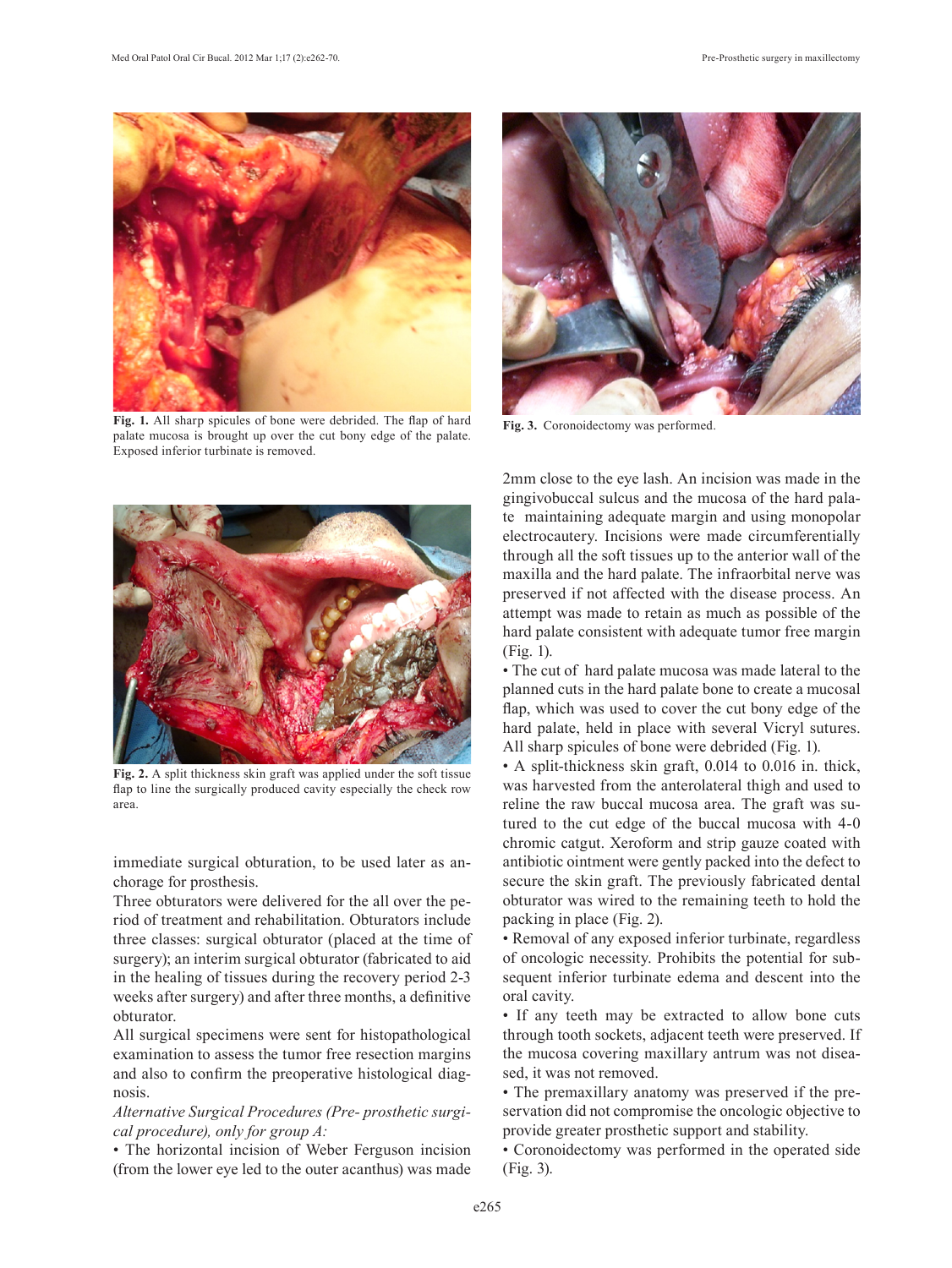## *Obturation of surgical defect, for both groups:*

The fabricated surgical obturator was inserted immediately after removal of the neoplasm and fitted in place followed by modeling of gutta percha after repositioning of the cheek flap to regain normal contour of the face. Tension on the check flap was avoided. Then gauze pack was placed with its end emerging through the nose to facilitate its removal and allow irrigation through the nose during the period of initial healing. The obturator was ligated with 18-gauge wire to the remaining teeth and the zygomatic process to provide a stable prosthesis . In dentulous patients, a combination of stainless steel wire clasps, interdental wires or transalveolar ligation was used to stabilize the obturator. In the edentulous patient and after bilateral maxillectomy, stabilization was attained with transalveolar ligature wire and/ or bilateral zygomatic arch or supraorbital rim suspensors wires.

#### *Postoperative Care, for both groups:*

A nasogastric tube was placed at the end of the surgery. Most of the patients were able to begin a liquid diet and advance to a soft diet within a few days after operation. A soft diet was being continued for at least 2 weeks. Oral rinses and flushes with normal saline or half-strength hydrogen peroxide were being performed at least four times daily and after meals. Facial incisions were cleaned twice daily and coated with antibiotic ointment. Facial sutures are removed 5 to 7 days after operation.

The obturator and the packing were removed from the cavity in 10 to 14 days by cutting and removing ligature wires with wire cutter and the wound was irrigated with saline. Interim obturator was placed to keep oral competence. A final obturator was placed when healing was completed and the cavity stabilized, supported by implants if they were inserted.

All patients were instructed for jaw muscle training through physiotherapy to regain normal mouth opening, improve chewing efficiency and speech sound.

## *Outcome Measures:*

Hospital stay or days spent postoperatively was recorded for each patient.

Facial contour and aesthetic results were assessed through postoperative photographs using a modified scale originally described by Funk et al. (21). Patients were assigned a numerical score to; 1: no deformity (an operative side that resembled the appearance of the non operative side in contour and symmetry with no ectropion or enophthalmos); 2: minimal deformity (included only minor soft tissue and skeletal asymmetry with minor ectropion or enophthalmos); 3: moderate deformity(involved a closed orbit without a nasocutaneous fistula, no exposed prosthesis, moderate ectropion or enophthalmos, and moderate soft tissue asymmetry or skeletal deformity as compared with the non-operative side); 4: severe deformity (consisted of gross soft tissue asymmetry, gross skeletal deformation, nasocutaneous fistula, exposed prosthesis, or severe ectropion or enophthalmos).

Speech understandability scale was modified from List et al. (22) 1: understandable; 2: understandable most of the time with occasional repetition necessary; 3: usually understandable but face-to-face contact necessary; 4: difficult to understand; 5: never understandable with written communication necessary.

Ability to eat solid foods was scored using the following criteria; 1: full range of solids with no restrictions; 2: minimally restricted solids with few specific exclusions (e.g., bread crumbs); 3: variety of solids taken but facilitated by increased moisture or liquid chasers; 4: minced, moist, or soft diet; 5: pureed solids; 6: no solids.

 Oronasal separation was scored as follows; 1: no evidence of velopharyngeal incompetence or nasopharyngeal reflux or nasal regurgitation of liquids; 2: mild inconsistent nasal emission, nares constriction, hypernasality, or nasal regurgitation or reflux; 3: moderate and consistent nasal emission, nares constriction, inappropriate nasality, or reflux or regurgitation; 4: severe or frequent nasal emission, nares constriction, and inappropriate nasality; 5: constant and continuous nasal emission, nares constriction, hyper nasal resonance.

Socialization also was noted, if the patient socialized outside the home; 1: frequently; 2: occasionally; 3: social event only; 4: only in case of emergency; 5: disabled.

Statistical analysis: Statistical Package for Scientific Studies SPSS version for Windows (SPSS Inc, Chicago, Ill) was used for analysis. Frequencies and basic descriptive statistics were conducted including means, standard error of the means, and ranges to illustrate characteristics of the patients and the postoperative. Student's t-test, Mann-Whitney test and Pearson's Chi square were performed to examine differences in outcome measures between patients with and without preprosthetic surgical intervention.

### **Results**

The main complications which were observed after maxillectomy surgery were ranged from case to case as follows; 1: Enophthalmos and hypophthalmos, which create a cosmetic deformity. 2: Infraorbital nerve injury, which results in anesthesia or paraesthesia of the ipsilateral cheek and upper lip. On occasion, the infraorbital nerve may have to be sacrificed as part of the planned resection. 3: Epiphoria, caused by scarring of the nasolacrimal duct. 4: Difficult retention of the dental prosthesis, prevented by careful preoperative evaluation and choice of reconstructive method. In select cases, free tissue reconstruction without a dental prosthesis may be optimal.

Hosptial stay: Frequencies and basic of data on sex, age,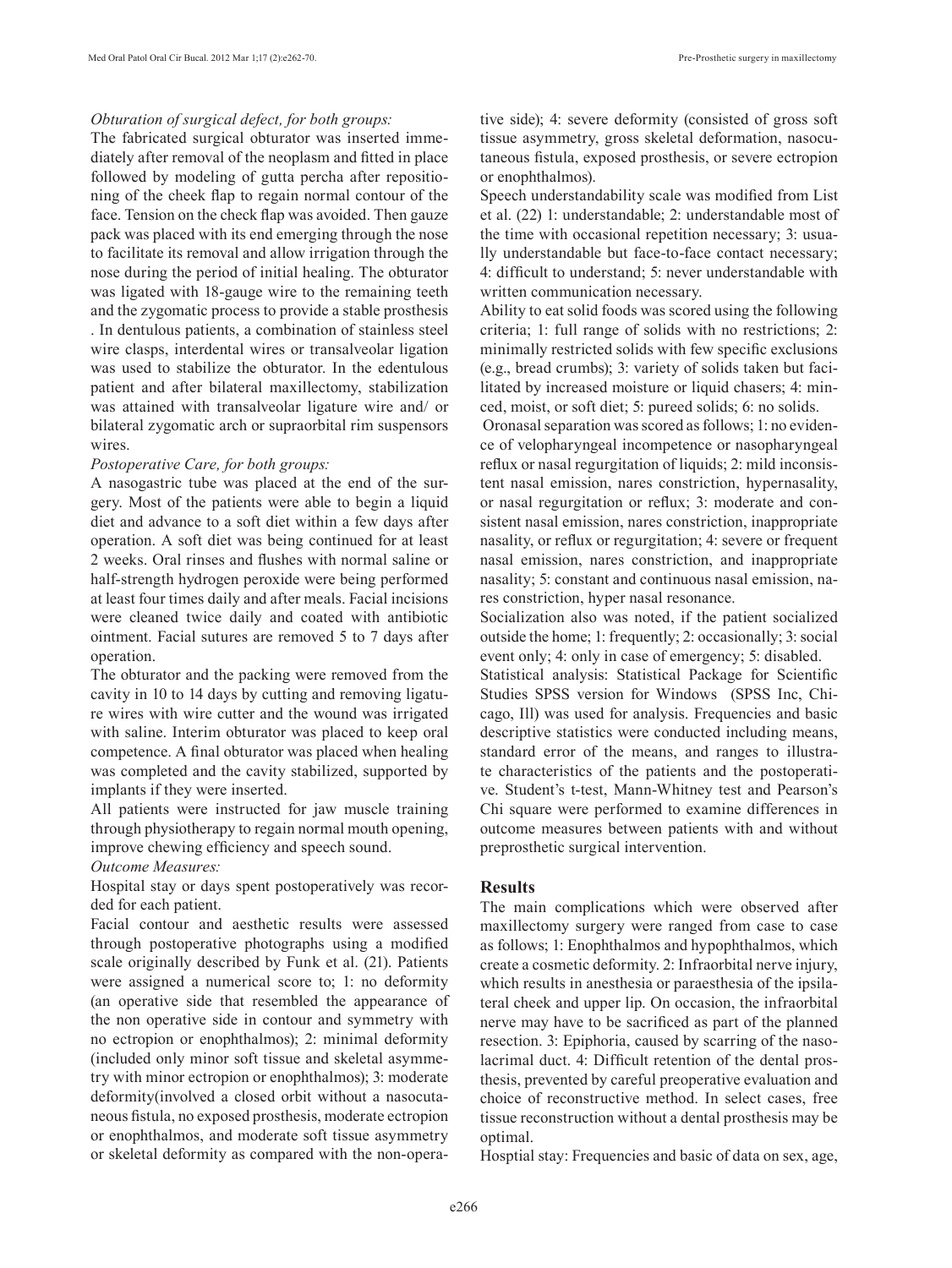hospital stay, contour deformity, follow-up, survival, speech, diet, and oronasal separation were calculated, including means, standard error of the means, and ranges and were tabulated to summarize the outcome score. Patients in Group B had significantly longer hospital stays (10.26  $\pm$ 3days) when compared with patients in Group A (7.5  $\pm$ 2.09 days) (P = 0.001). Group B patients reported better eating solid foods, speech understandability and oronasal separation when compared with Group A (p< 0.001). However, both facial contour and socialization scores were borderline statistically significant where Group A patients had lower scores denoting better outcome (Table 1 and 2).

Facial contour and aesthetic results: The mean  $\pm$  SEM facial Contour score ( Table 1) of this patient population was  $2.38=+0.88$  for Group A and  $2.76=+0.82$  for Group B. Subgroup analysis demonstrated that there is no significant impact facial contour scores, 12.5 % in Group A and 7.1% in Group B (P<0.001). Moderate deformity involved a closed orbit without nasocutaneous fistula, no exposed plating, moderate ectropion or enophthalmos, and moderate soft tissue asymmetry or skeletal deformity as compared with the nonoperative side was reported in 25 % of Group A and 50% of Group B . Severe deformity, 12.5 % in Group A and 16.7% in Group B consisted of gross soft tissue asymmetry, gross skeletal deformation, nasocutaneous fistula, exposed plating, or severe ectropion or enophthalmos (Table 3).

Speech understandability: Patients in Group B tended to have worse speech scores  $(2.64 \pm 1.03)$  than those in

**Table 1.** Frequencies and basic Data on age (A), hospital stay (B), facial contour deformity (C), speech understandability (D), ability to eat solids (E), oronasal separation (F) and socialization (G).

|       | Num. $(N)$ |     | Median   |      |      | <b>Minimum</b> |      | <b>Maximum</b> |      | Mean  | <b>Std. Deviation</b> |      |
|-------|------------|-----|----------|------|------|----------------|------|----------------|------|-------|-----------------------|------|
| Group | (A)        | (B) | (A)      | (B)  | (A)  | (B)            | (A)  | (B)            | (A)  | (B)   | (A)                   | (B)  |
| A     | 24         | 42  | 56.5     | 51.0 | 33.0 | 34.0           | 72.0 | 72.0           | 55.0 | 52.9  | 10.31                 | 8.38 |
| B     | 24         | 42  | 8.00     | 10.0 | 4.00 | 5.00           | 11.0 | 14.0           | 7.50 | 10.26 | 2.09                  | 3.00 |
| C     | 24         | 42  | 2.00     | 3.00 | 1.00 | 1.00           | 4.00 | 4.00           | 2.38 | 2.76  | 0.88                  | 0.82 |
| D     | 24         | 42  | 1.00     | 3.00 | 1.00 | 1.00           | 4.00 | 4.00           | 1.63 | 2.64  | 0.88                  | 1.03 |
| E     | 24         | 42  | 2.00     | 4.00 | 1.00 | 1.00           | 6.00 | 6.00           | 2.25 | 4.02  | 1.11                  | 1.35 |
| F     | 24         | 42  | 2.00     | 3.00 | 1.00 | 1.00           | 5.00 | 5.00           | 1.96 | 3.12  | 1.23                  | 1.11 |
| G     | 24         | 42  | $1.00\,$ | 1.00 | 1.00 | 1.00           | 3.00 | 4.00           | 1.29 | 1.62  | 0.62                  | 0.82 |

|                            | <b>Mann-Whitney U</b> | P-value |
|----------------------------|-----------------------|---------|
| <b>Hospital Stay</b>       | 252.500               | 0.001   |
| <b>Facial Contour</b>      | 369.000               | 0.056   |
| Speech understandability   | 233.000               | 0.000   |
| Ability to eat solid       | 162.000               | 0.000   |
| <b>Oronasal Separation</b> | 231.000               | 0.000   |
| <b>Socialization</b>       | 385.500               | 0.064   |

**Table 2.** Comparison between 2 groups (test Mann-Whitney U (U)).

**Table 3.** Facial contour and aesthetic results scale. The speech understandability scale. Ability to eat solid foods scale.

|    |                | <b>Facial contour</b> | <b>Speech</b>  |                | Ability to eat solid |                |  |
|----|----------------|-----------------------|----------------|----------------|----------------------|----------------|--|
|    | <b>Group A</b> | <b>Group B</b>        | <b>Group A</b> | <b>Group B</b> | <b>Group A</b>       | <b>Group B</b> |  |
| 1. | $3(12.5\%)$    | $3(7.1\%)$            | $14(58.3\%)$   | $6(14.3\%)$    | $5(20.8\%)$          | $3(7.1\%)$     |  |
| 2. | $12(50.0\%)$   | 11 $(26.2\%)$         | $6(25.0\%)$    | $14(33.3\%)$   | $12(50.0\%)$         | $3(7.1\%)$     |  |
| 3. | $6(25.0\%)$    | 21 $(50.0\%)$         | $3(12.5\%)$    | $11(26.2\%)$   | $5(20.8\%)$          | $5(11.9\%)$    |  |
| 4. | $3(12.5\%)$    | 7(16.7%)              | $1(4.2\%)$     | $11(26.2\%)$   | $1(4.2\%)$           | $15(35.7\%)$   |  |
| 5. |                |                       | $0(0\%)$       | $0(0\%)$       | $0(0\%)$             | $11(26.2\%)$   |  |
| 6. |                |                       |                |                | $1(4.2\%)$           | $5(11.9\%)$    |  |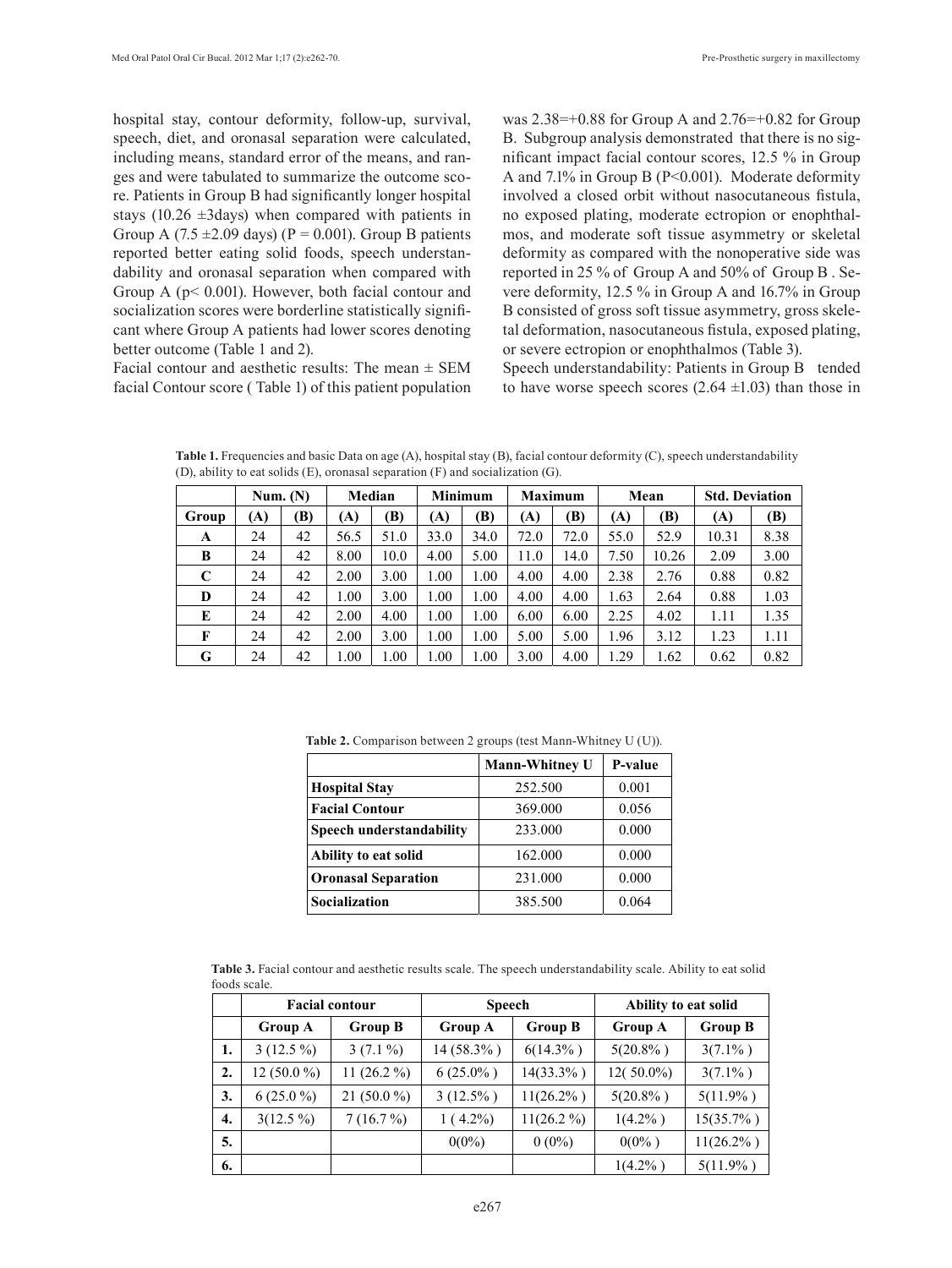|    | Tuote II Ottimoni ovputunion ovute. Dovimilanton ovute. |                |                |                |  |  |  |  |
|----|---------------------------------------------------------|----------------|----------------|----------------|--|--|--|--|
|    | <b>Oronasal separation</b>                              |                | Socialization  |                |  |  |  |  |
|    | <b>Group A</b>                                          | <b>Group B</b> | <b>Group A</b> | <b>Group B</b> |  |  |  |  |
| 1. | 11 ( $45.8\%$ )                                         | $4(9.5\%)$     | 19 (79.2%)     | 23 (54.8%)     |  |  |  |  |
| 2. | $8(33.3\%)$                                             | 7(16.7%)       | 3(12.5%)       | 14 (33.3%)     |  |  |  |  |
| 3. | $2(8.3\%)$                                              | 15 (35.7%)     | $2(8.3\%)$     | $3(7.1\%)$     |  |  |  |  |
| 4. | $1(4.2\%)$                                              | 12 (28.6%)     |                | $2(4.8\%)$     |  |  |  |  |
| 5. | $2(8.3\%)$                                              | $4(9.5\%)$     | $0(0\%)$       | $0(0\%)$       |  |  |  |  |

**Table 4.** Oronasal separation scale. Socialization scale.

Group A  $(1.63 \pm 0.88)$ . This difference in speech score approached statistical significance ( $P \le 0.001$ ). The speech understandability scale revealed 58.3% of Group A and 14.3% of Group B being understandable; 25% in Group A and 33.3% in Group B being understandable most of the time with occasional repetition necessary. More difficult to understand was reported in Group B (26.2%) when compared with Group A (4.2%) (Table 3). Ability to eat solid foods: The mean  $\pm$  SEM diet score of patients in Group A  $(2.25 \pm 1.11)$  demonstrated a trend toward significantly worse diet scores than those of patients in Group B ( $4.02 \pm 1.35$ ) ( $p<0.001$ ) (Tables 1 and 2). More patients in Group A were able to eat solid foods either with no restrictions (20.8%) or with few specific exclusions (50%) or facilitated by increased moisture or liquid (20.8%) compared with 7.1%, 7.1% and 11.9% in Group B respectively. On the other hand, more of Group B patients were eating either minced, moist, or soft diet (35.7%), pureed solids (26.2%), and 4.2% were not able to eat solids at all (Table 3).

Oronasal separation: The mean score in Group A was significantly lower than in Group B (Table 1). No evidence of velopharyngeal incompetence or nasopharyngeal reflux or nasal regurgitation of liquids was reported by 45% of Group A patients and only 9.5% in Group B. Mild inconsistent nasal emission, nares constriction, hyper nasality, or nasal regurgitation or reflux was reported by 33.3% of Group A patients compared with 16.7% in Group B. The 64.3% of patients in Group B experienced moderate or severe forms of consistent nasal emission, nares constriction, inappropriate nasality, or reflux or regurgitation (Table 4).

Levels of Socialization and return-to-work status: All patients in this study socialized outside the home either frequently or in emergency. Levels of socialization and return-to-work status were also studied in this population. All patients socialized outside the home either frequently (79.2% in Group A and 54. 8% in-Group B) or occasionally (12.5% in Group A and 33.3% in-Group B) or social event only (8.3% in Group A and 7,1% in Group B). All patients who were not disabled or retired at the time of reconstruction (100%) returned to work (Table 4).

## **Discussion**

Although there are several factors influencing the prognosis of prosthetic reconstruction in patients whom had maxillectomy such as the size of the defect, availability of hard and soft tissues in the defect area to provide support for the prosthesis, proximity of vital structures, patient attitude, temperament, systemic conditions, and the patient's ability to adapt to the prosthesis, this study adds the necessity to put in consideration the importance of preprosthetic surgical procedure at the time of maxillectomy.

In extra oral approach (Weber-Ferguson approach), the lateral incision should be continued laterally in the subciliary crease along the inferior eyelid or maximum 2 mm away from eyelid to the lateral canthus of the eye to avoid formation of preoccular edema due to interference with lymph drainage in this area which may cause facial disfigurement (2).

This study announces that preservation of all possible teeth and vigorous dental hygiene are important in the preoperative period to reduce problems in the postoperative period. The premaxillary anatomy should be preserved (if it does not compromise the oncologic objective) to provide greater prosthetic support and stability.

It is advised to placing the line of resection through the socket of an extracted tooth rather than attempting to cut between roots of adjacent teeth. Cuts between teeth sockets will result in loss of support for adjacent teeth and lead to loss of uninvolved teeth. Many authors recorded the importance of maintaining as much as possible of the hard palate in primary retention, support, and stability, especially ipsilateral palate preservation, which will allow a tripoding effect.

Removing the inferior turbinate, the prosthesis can be contoured to fit into the nasal cavity. This vertical height will resist the rotational forces and a larger surface of bone will be utililized to distribute force during mastication  $(23)$ .

The flap of hard palate mucosa should be brought up over the cut bony edge of the palate and held in place with several sutures aiming to preserve bone in this area, accelerate healing during early healing phase and eliminates pain caused by pressure from the obturator on bar bone (2,4).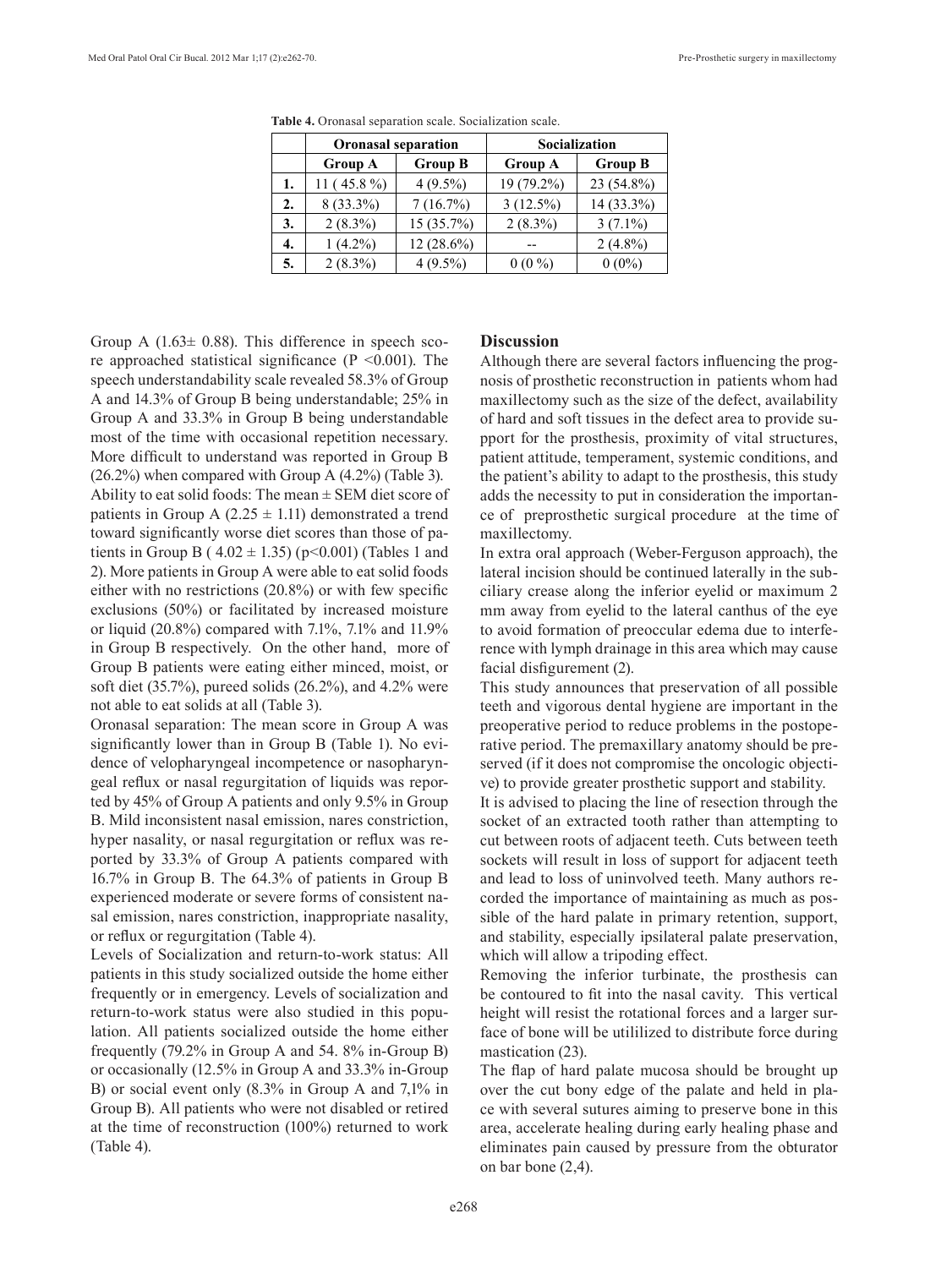If the cheek flap is left to heal by secondary intention, the healing time will extend many weeks, and the area will be covered with respiratory epithelium from the nasal cavity and nasopharynx. This epithelium is problematic in two ways; 1: The tissue is easily abraded by future prosthesis, 2: This type of epithelium is secretary adding secretions that the patient must clean or have cleaned. Several publications (2,24,25) have devoted that retention of the obturator is aided by the band of scar tissue that forms at the junction of the mucosa and the skin graft.

Patients in Group B had significantly longer hospital stays compared with those patients in Group A this may be either due to acceleration of healing in Group A due to covering the check row area and palatal bar bone or due to early jaw function, which allow him to have his meal without the use of nasogastric tube. This, in addition to immediate prosthetic rehabilitation which correct facial disfigurement had positive psychological condition on the patient that allowed him to leave the hospital earlier.

The present study shows significant improvements in speech understandability, ability to eat solid food and oronasal separation. In similar study carried by Ducic and Oxford (10) approved that correctly constructed obturator will usually result in the return of normal speech and swallowing. Some researchers (24) focus on several surgical principles that should be utilized when performing lip-splitting incision to improve aesthetic results. The speech understandability was improved in Group A compared with Group B, this may be due to restoration of functional anatomy of the maxillary sinus by well fit obturator. Literature reported that restoration of maxillary defect simulates the functional anatomy of the maxillary sinus and adds resonance to the speech  $(24-26)$ .

Levels of socialization and return-to-work status was higher in Group A (79.2%) than in Group B (54, 8%) these may be due the self confidence gained from the improvements in speech understandability, ability to eat solid food and complete oronasal separation due to retentive and stable prothesis which allowed the patient to freely communicate with other people.

The primary objective of rehabilitation is the restoration of appearance and function. How successfully this is accomplished, depends upon both the judgment and skill of the therapist, and the post-treatment anatomic, physiologic, and psychological makeup of the patient. In addition to assess and fabricate obturators for the patient, dental oncologist can also make suggestions to the surgeon for resections that will make the stability and comfort of the prosthesis better.

Treatment of the patient with cancers of the maxillary sinus and hard palate is complex and requires a multidisciplinary team approach at time of initial diagnosis and treatment planning. For maximal patient satisfaction and rehabilitation, the maxillofacial prosthodontist must have an active role in the pre and postoperative coordination of patient care and the head and neck surgeon must be aware of the assistance that the maxillofacial surgeon can offer in the treatment of this difficult and often devastating disease. The surgeon and the prosthodontist should be encouraged to work together to develop surgical and nonsurgical measures for achieving functional success of prostheses, success of surgical procedure, prevention of postoperative complications, and improved aesthetic and function results which can help with patient satisfaction. Surgery before prosthetic rehabilitation may be indicated to improve the existing anatomic configuration after ablative cancer surgery, reconstructive surgery, and/or radiation therapy. Multidisciplinary cancer care is required to achieve the best functional, physical, and psychologic outcomes.

#### **References**

#### *[References with links to Crossref - DOI](http://www.medicinaoral.com/ref/17482.htm)*

1. Adisman IK. Prosthesis serviceability for acquired jaw defects. Dent Clin North Am. 1990;34:265-84.

2. Wood RH, Carl W. Hollow silicone abturators for patients after total Maxillectomy. J Prosthet Dent. 1977;38:643-51.

3. Schusterman MA, Reece GP, Miller MJ. Osseous free flaps for orbit and midface reconstruction. Am J Surg. 1993;116:341-5.

4.Cheney ML, Varvares MA, Nadol JB Jr. The temporoparietal fascial flap in head and neck reconstruction. Arch Otolaryngol Head Neck Surg. 1993;119:618-23.

5. Chepeha DB, Wang SJ, Marentette LJ, Bradford CR, Boyd CM, Prince ME, et al. Restoration of the orbital aesthetic subunit in complex midface defects. Laryngoscope. 2004;114:1706-13.

6. Ellis DS, Toth BA, Stewart WB. Temporoparietal fascial flap for orbital and eyelid reconstruction. Plast Reconstr Surg. 1992;89:606- 12.

7. Olsen KD, Meland NB, Ebersold MJ, Bartley GB, Garrity JA. Extensive defects of the sino-orbital region. Results with microvascular reconstruction. Arch Otolaryngol Head Neck Surg. 1992;118:828- 33.

8. Chandra TS, Sholapurkar A, Joseph RM, Aparna IN, Pai KM. Prosthetic rehabilitation of a complete bilateral maxillectomy patient using a simple magnetically connected hollow obturator: a case report. J Contemp Dent Pract. 2008;9:70-6.

9. Cordeiro PG, Santamaria E. A classification system and algorithm for reconstruction of maxillectomy and midfacial defects. Plast Reconstr Surg. 2000;105:2331-46.

10. Ducic Y, Oxford LE. Use of precontoured positioning plates and pericranial flaps in midfacial reconstruction to optimize aesthetic and functional outcomes. Arch Facial Plast Surg. 2005;7:387-92.

11. Brown KE. Peripheral consideration in improving obturator retention. J Prosthet Dent. 1968;20:176-81.

12. Brown KE. Clinical considerations improving obturator treatment. J Prosthet Dent. 1970;24:461-6.

13. Desjardins RP. Obturator prosthesis design for acquired maxillary defects. J Prosthet Dent. 1978;39:424-35.

14. Desjardins RP. Early rehabilitative management of the maxillectomy patient. J Prosthet Dent. 1977;38:311-8.

15. Senent G, Barjau I, Silvestre FJ. Oral rehabilitation with the new SG attachment in a patient treated for oral squamous cell carcinoma. Med Oral Patol Oral Cir Bucal. 2007; 12:E122-5.

16. Genden EM, Wallace D, Buchbinder D, Okay D, Urken ML. Iliac crest internal oblique osteomusculocutaneous free flap reconstruction of the postablative palatomaxillary defect. Arch Otolaryngol Head Neck Surg. 2001;127:854-61.